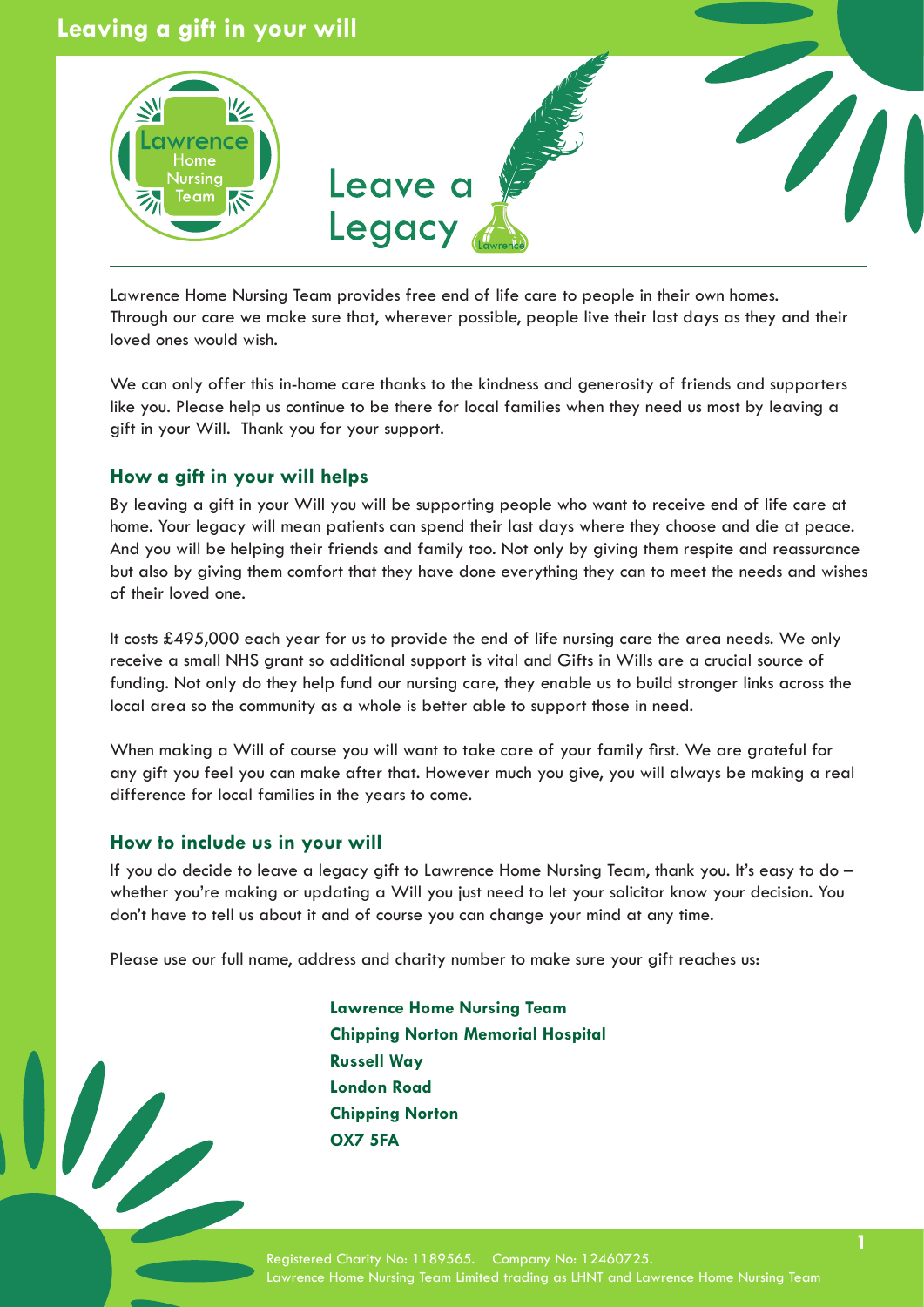# **Making a Will**



We recommend that you seek advice on making a Will from a solicitor or legal advisor. They will ensure your Will accurately reflects your wishes and is legal and valid. This way you can be sure that you're taking care of the people and things you care about long into the future.

# **Adding a gift to your existing Will**

If you have already made a Will and would like to add a legacy gift there are two options. Your solicitor or legal advisor can write a new Will, or they can advise you on using a Codicil. This is a document used to make changes to an existing Will.

# **The types of gifts you can leave in your Will**

There are two different ways you can leave a gift to Lawrence Home Nursing Team in your Will:

#### **Residuary Gift**

You may choose to leave a residuary gift. This is a percentage of what is left of your estate after tax and expenses. You can leave the residue to one beneficiary or share it between several, so you can provide for your loved ones as well as causes that are close to your heart.

### **Pecuniary Legacy**

You can leave the charity a fixed amount of money, which is known as a pecuniary legacy. To take account of inflation, you could consider index linking the legacy if you leave a specific sum, or reviewing your Will every few years.

### **Wording for your Will**

You can talk to your legal advisor for specific wording, or here is some suggested wording below.

### **Residuary Gift**

*" I GIVE [all / xx% of the residue] of my estate to Lawrence Home Nursing Team Ltd (Registered Charity number 1189565), PO BOX 286, Chipping Norton, Oxfordshire, OX7 9EJ , "the Trust", for its general charitable purposes.*

*I direct that the receipt of the person who professes to be the Treasurer or other proper officer of the Trust shall be a full and sufficient discharge for the said legacy."*

### **Pecuniary Legacy**

 *"I GIVE the sum of [£….] to Lawrence Home Nursing Team Ltd (Registered Charity number 1189565), "the Trust", PO BOX 286, Chipping Norton, Oxfordshire, OX7 9EJ, for its general charitable purposes.*

*I direct that the receipt of the person who professes to be the Treasurer or other proper officer of the Trust shall be a full and sufficient discharge for the said legacy."*